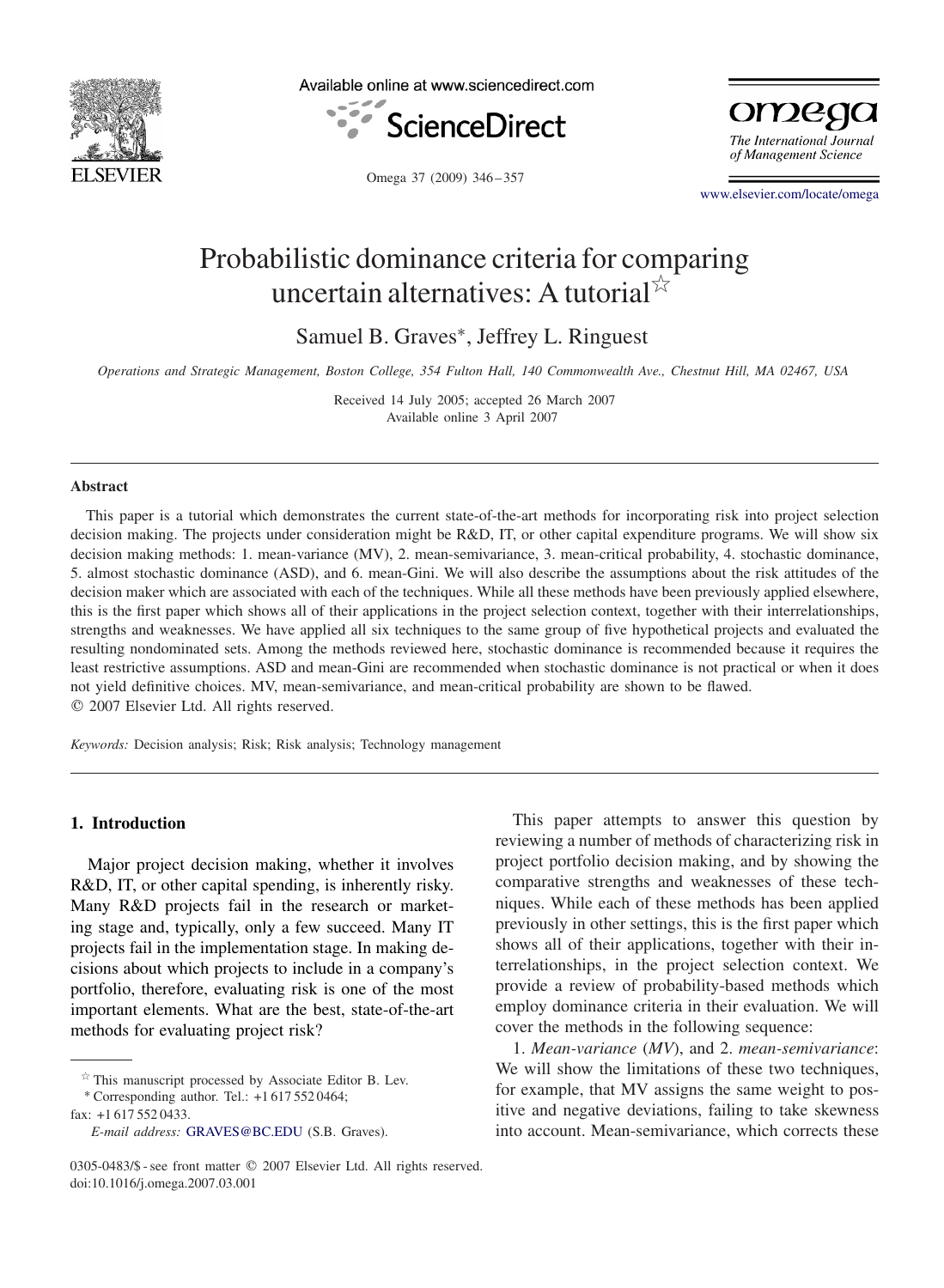problems of MV, introduces its own problems, for example, requiring the selection of a critical point which can be arbitrary. We will also discuss the assumptions of MV, which place limitations on the decision maker's utility function or on the probability distributions of returns.

3. *Mean-critical probability*: This is an improvement on the above in that it takes probability into account, but it has limitations similar to mean-semivariance, and still requires the selection of a critical value. Further it considers only a single point from the probability distribution.

4. *Stochastic dominance*: This is a major improvement over the first three methods described above in that it takes into account the entire probability distribution of returns for each project. This is, in a sense, a generalization of the mean-critical-probability method which considers only a single parameter and a single point from the distribution. And as noted, MV and mean-semivariance consider only two parameters from the distribution. Stochastic dominance has been used in a wide variety of applications, including, for example, financial portfolio analysis Briec and Kerstens [\[1\]](#page--1-0) and contract evaluation Ward and Chapman [\[2\].](#page--1-0)

5. *Almost stochastic dominance* (ASD): This is a relaxation of the requirements of ordinary stochastic dominance. It corrects for certain conditions where ordinary stochastic dominance yields results inconsistent with the common sense preferences of most decision makers.

6. *Mean-Gini*: Finally, mean-Gini analysis provides a method which can be used to compare large numbers of projects. The first five methods which we describe are suitable only for pairwise comparisons of projects. Mean-Gini analysis, as we will see, enables us to compare a large number of projects, while satisfying the necessary (and in some cases sufficient) conditions for second degree stochastic dominance (SSD).

### **2. Elementary risk measures**

To begin our review of risk-evaluation methods we first need to present quantitative statements of the elementary measures of risk. The most basic measure of risk is standard deviation or variance, as shown in Eq. (1) below, where  $s^2$  is the variance, *x* is a random variable which represents the returns of the project, and  $f(x)$  is the probability distribution of returns. One problem with variance is that it gives equal

$$
s^{2} = \int_{-\infty}^{+\infty} (x - \overline{x})^{2} f(x) dx,
$$
 (1)



Fig. 1. PDFs of two projects with the same mean and variance where A would be preferred to B by most decision makers (see [\[4\]\)](#page--1-0).

weight to positive and negative deviations from the mean, whereas the decision maker may actually be concerned only about negative deviations. If the probability distribution of the returns for each of the projects is symmetric this creates no problems, but the distribution may not be symmetric. As Bunn [\[3\]](#page--1-0) points out, the variance measure does not take skewness into account. The weakness of the variance measure is plainly evident in Fig. 1, which shows two distributions of equal mean and variance, where one would clearly be preferred to the other by most decision makers.

To address this concern Bunn also discusses the semivariance as a measure of risk. It is shown in Eq. (2) below, where  $c$  is some critical value (chosen by the decision maker) below which we are concerned about deviations. This measure quantifies the variance below that critical value:

$$
s_S^2 = \int_{-\infty}^c (x - c)^2 f(x) \, dx. \tag{2}
$$

Markowitz [\[4\]](#page--1-0) discusses the limitations of semivariance: "... as far as I know, to date no one has determined whether there is a substantial class of utility functions for which mean semivariance succeeds while MV fails to provide an adequate approximation to EU (expected utility)." Yet another problem for this method is that the choice of a critical value can be arbitrary. Even for a single decision maker, there is no rigorous and unambiguous method for establishing this critical value.

Critical probability (also known as Roy's risk measure [\[5\]\)](#page--1-0) is yet another measure of risk. This measure compares two probability distributions according to the amount of area that falls below some critical value (see Eq. (3) below). Here we are simply concerned about